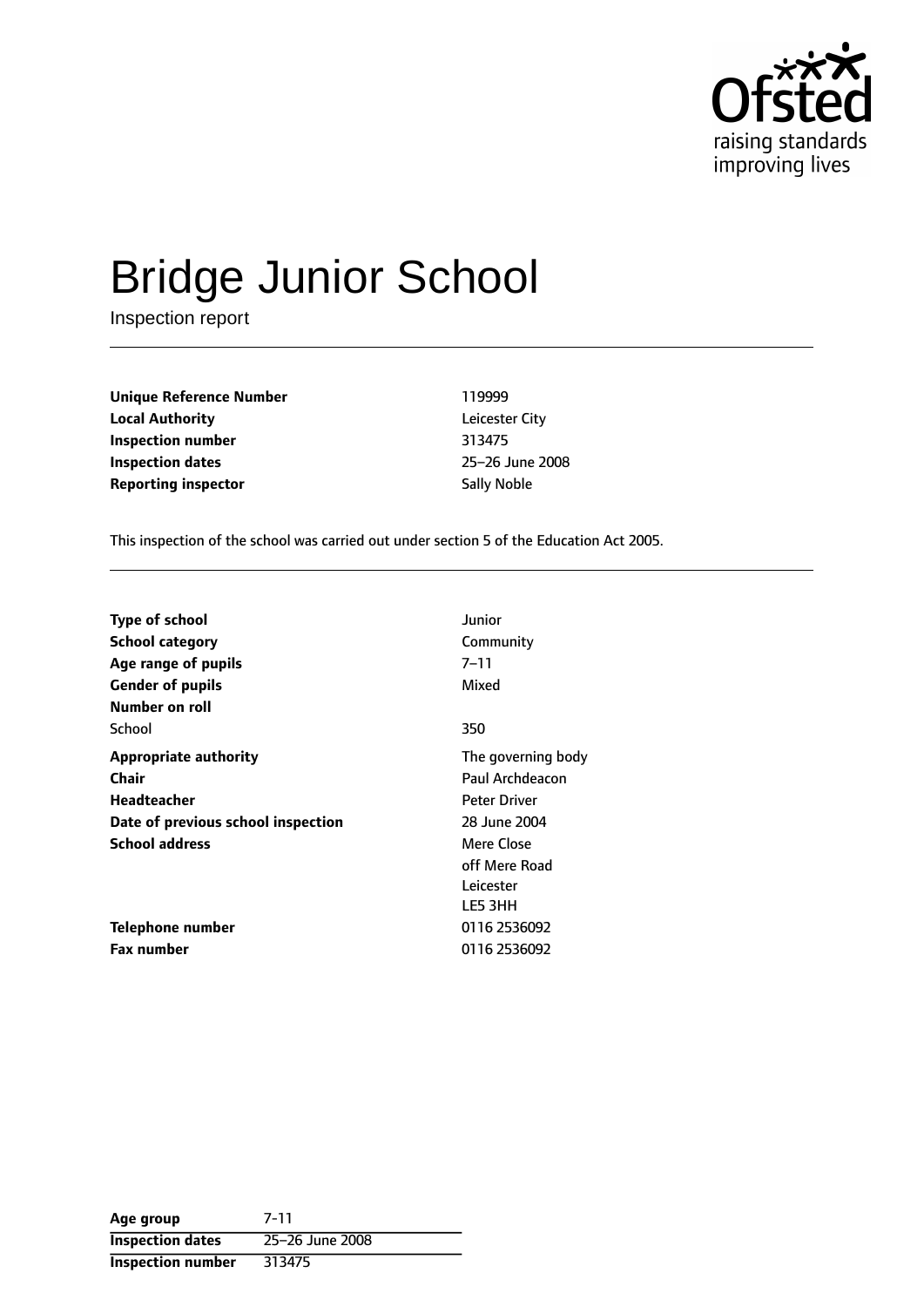.

© Crown copyright 2008

#### Website: www.ofsted.gov.uk

This document may be reproduced in whole or in part for non-commercial educational purposes, provided that the information quoted is reproduced without adaptation and the source and date of publication are stated.

Further copies of this report are obtainable from the school. Under the Education Act 2005, the school must provide a copy of this report free of charge to certain categories of people. A charge not exceeding the full cost of reproduction may be made for any other copies supplied.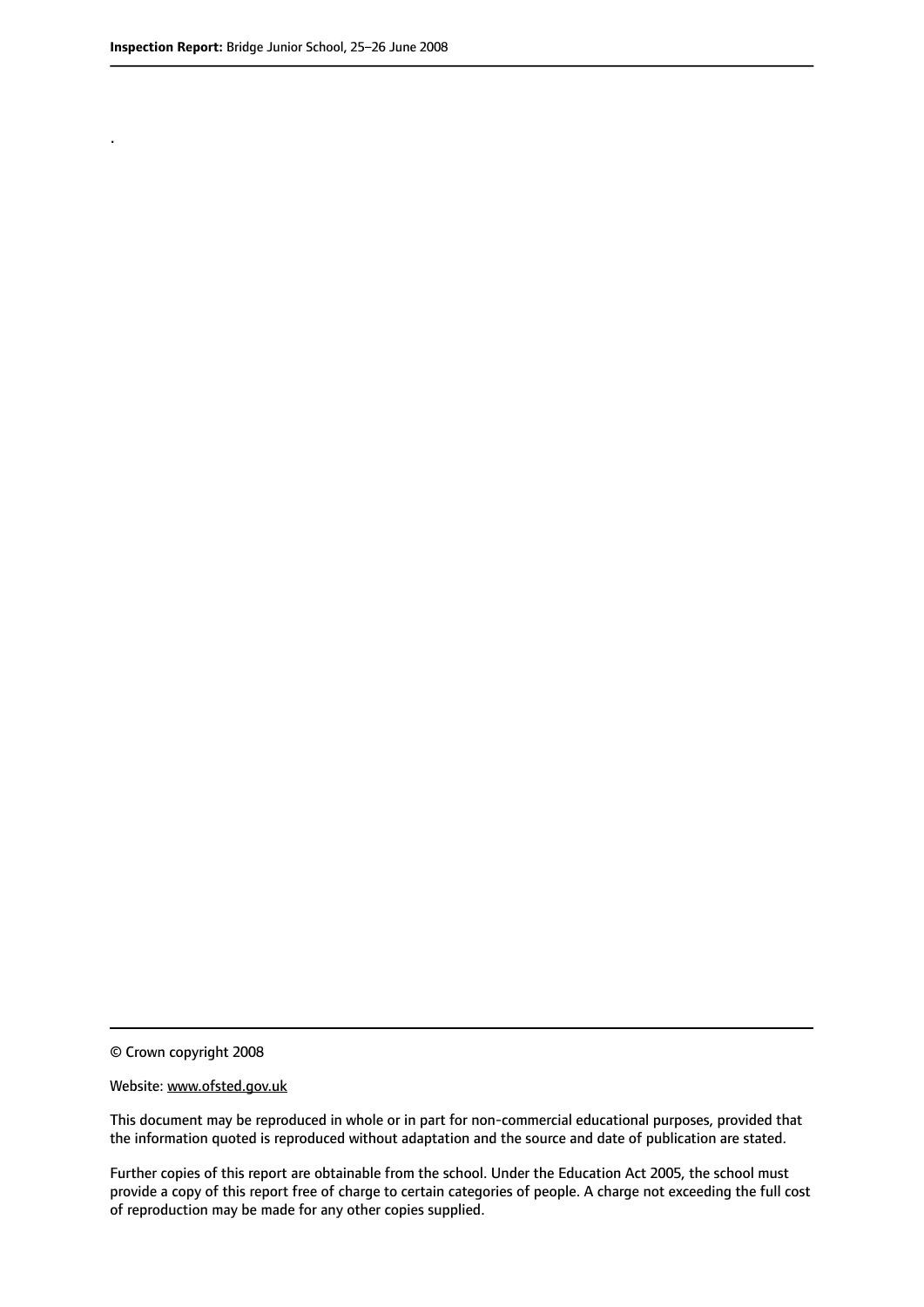# **Introduction**

The inspection was carried out by three Additional Inspectors.

## **Description of the school**

Bridge Junior School is a larger than average school situated in the Highfields area of the inner city of Leicester. Pupils come from a considerable range of cultural and family backgrounds. Over half are of Indian heritage and very few are White British. Most pupils do not speak English as a first language. Mobility is above the national average with a significant minority entering the school other than at the usual time. The proportion of pupils with learning difficulties and/or disabilities is above the national average.

### **Key for inspection grades**

| Grade 1 | Outstanding  |
|---------|--------------|
| Grade 2 | Good         |
| Grade 3 | Satisfactory |
| Grade 4 | Inadequate   |
|         |              |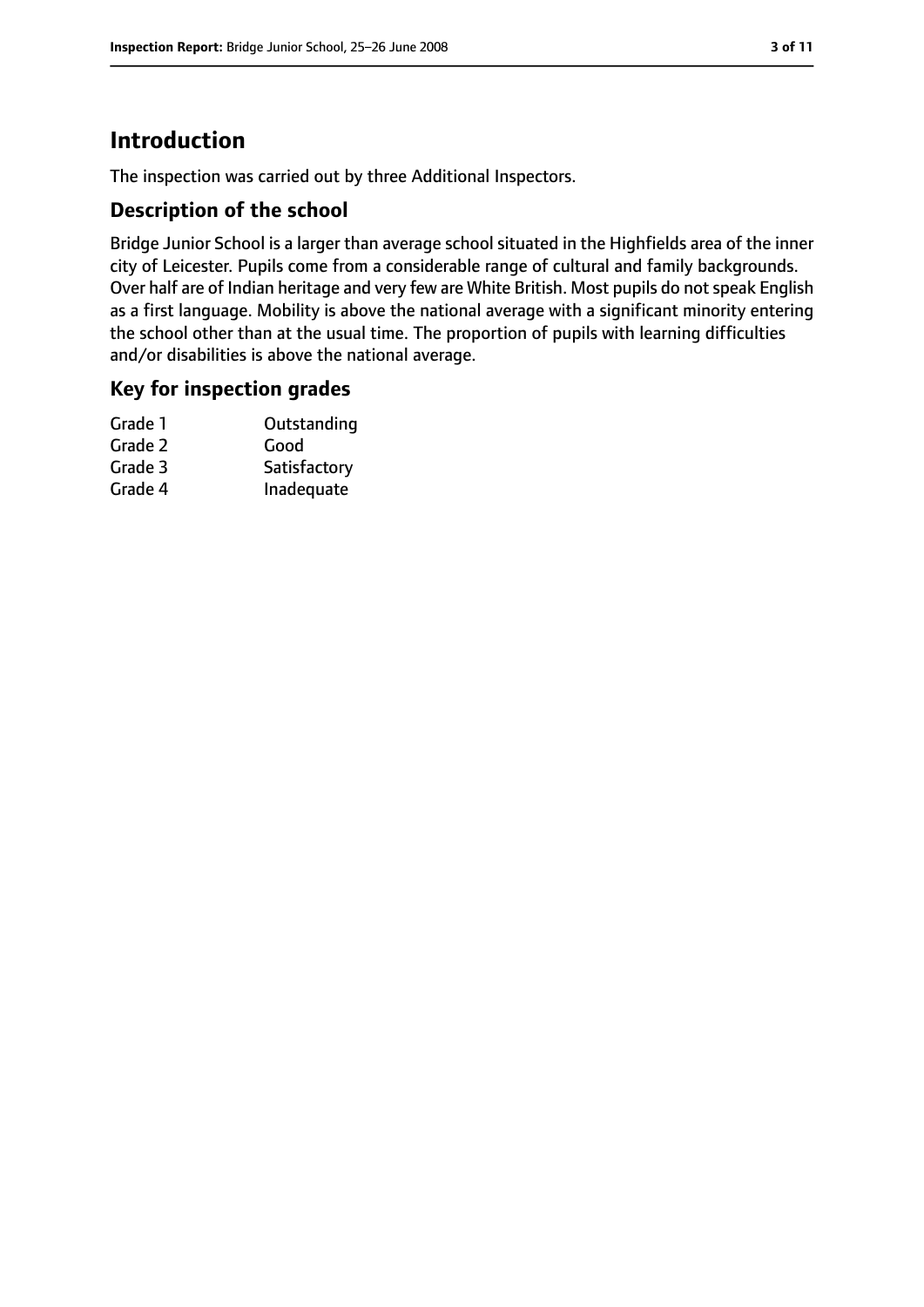# **Overall effectiveness of the school**

#### **Grade: 3**

Bridge Junior School provides its pupils with a satisfactory education. Under the sensitive leadership of the headteacher, staff work very well together to provide a supportive environment enabling pupils to develop confidence and maturity. The headteacher cares strongly about the inclusion of all pupils within the school, and the parents appreciate this. As one parent commented, 'There is a very good understanding between school, parents and pupils.'

Pupils' achievement is satisfactory. Although standards are below average by the time pupils leave Year 6, this represents sound progress in relation to their starting points. Standards are higher in reading and mathematics than in writing which is a major focus for improvement at the school. Although teaching is often effective, it is satisfactory overall and this is reflected in the rate of pupils' progress. Pupils enjoy their work and show positive attitudes to learning. Their work is not always developed sufficiently because, at times, activities are not challenging enough or there is not an accurate enough match of work to pupils' individual needs. Although the school collects information on pupils' progress, senior staff and teachers do not have up-to-date information about progress or, know whether pupils are going to reach their academic targets.

The school is exceptionally caring. All staff work tirelessly to ensure that all pupils feel safe and secure at school. Pupils who join the school other than at the normal times, for example, settle in very well and the school supports those with difficulties well. Academic guidance is not so strong. Although there is good practice to be found in some classes in the way teachers mark pupils' work and offer advice to pupils on how to improve, this is not the case in other classes where pupils receive insufficient guidance and feedback.

As a result of the school's good curriculum and high quality care, pupils' personal development is good. Pupils are friendly and welcoming and they all enjoy school a great deal because, in the words of one pupil, 'Learning is fun because there are so many different activities.' The school council makes a valuable contribution to the school as well as introducing pupils to the principles of democracy. Pupils contribute well to the wider community, especially through fund raising for a range of charities. During the inspection, pupils proudly informed inspectors of the enterprising charity work they were undertaking to provide water aid for a number of African countries.

Leadership and management are satisfactory. The hard work of the headteacher and staff has been particularly successful in having a positive impact on developing pupils' personal qualities and providing innovative practice such as teaching philosophy to pupils. However, achievement and standards have remained at the current levels for the past few years and senior staff have been less successful at improving this picture. The monitoring and evaluation of pupils' achievement and the quality of provision have not been rigorous enough. This is recognised by the school, and staff have started to make inroadsinto improving their assessment procedures. These changes and the successful input into pupils' personal development indicate that the school has satisfactory capacity for further improvement.

### **What the school should do to improve further**

- Improve monitoring and self-evaluation procedures to keep a closer check on the work in lessons and in pupils' books and ensure that action istaken to address and rectify weaknesses.
- Improve procedures for assessing pupils' progress and standards.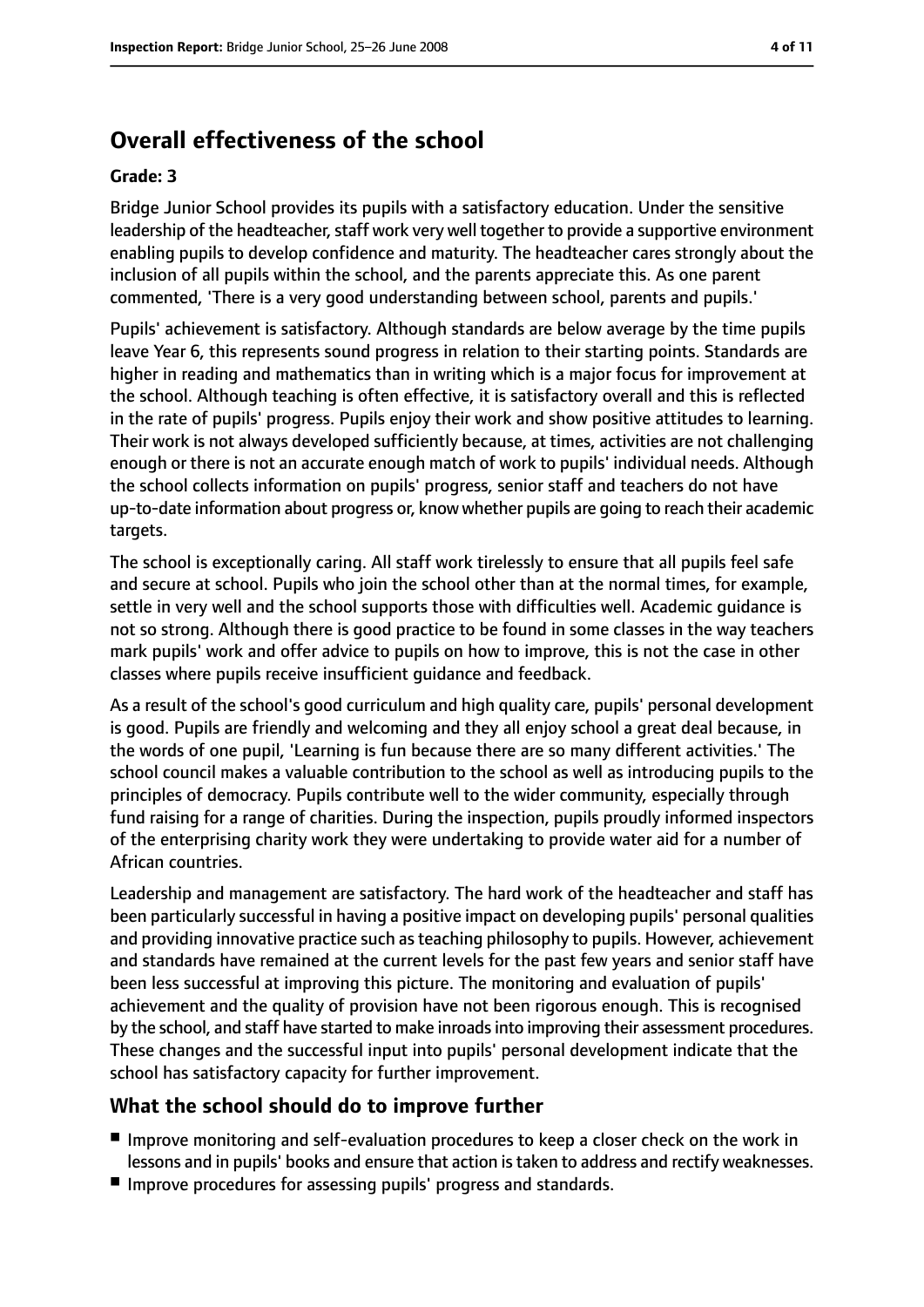- Raise teachers' expectations to ensure the standard of writing produced by pupils is high enough.
- Ensure that lessons are challenging enough for all pupils.

A small proportion of the schools whose overall effectiveness is judged satisfactory but which have areas of underperformance will receive a monitoring visit by an Ofsted inspector before their next section 5 inspection.

# **Achievement and standards**

#### **Grade: 3**

Pupils' attainment on entry to the school is below average. Satisfactory teaching and learning result in pupils making steady progress, but standards remain below average by the time the pupils leave the school. The whole school focus on improving planning and teaching in mathematics has been a success and has resulted in an increase in the number of pupils reaching average standards by the end of Year 6 compared with previous years. Standards in reading are also improving but standards in writing lag behind other subjects due to inconsistent practice in teaching and assessment across the school. Pupils struggle to write at length and do not have the opportunity to reflect on how to improve their work. This slows progress and results in pupils making simple punctuation and style errors time after time. Pupils who do not speak English as a first language or who join the school late receive well targeted support and make good progress.

# **Personal development and well-being**

#### **Grade: 2**

Pupils' personal development and well-being are good overall with a number of very good features. Pupils behave well, are very polite and feelsafe from anti-social behaviour and racism. They show very good levels of respect for the views, values and beliefs of others. Pupils clearly enjoy school. Their enjoyment is evident in the way they talk about their school with enthusiasm and pride. They are full of praise for the teachers and support staff who, as they say, are very kind and really listen to their ideas and views. This exceptional level of care and respect helps the pupils become mature young citizens with a very well honed understanding of their rights and responsibilities by the time they leave the school. Pupils regularly raise money for charity. They particularly enjoyed the 'Radio Cool' project where they shared their fair trade work on the local university radio station.

The school has striven tirelessly to develop community cohesion and has overwhelming support from parents, carers and all other groups that are linked with it . One parent commented, 'The school provides the correct approach to the children to develop their ethos towards learning and interaction with society.' Pupils talk knowledgeably about the need to eat healthy food and make sensible choices at lunchtime. They exercise regularly within lessons and find creative ways to keep fit with activities such as cheerleading classes and participating in aerobic exercise at breakfast club. Pupils' spiritual, moral, social and cultural development is good because the curriculum is planned to ensure that the main priority is 'creating young citizens of conscience', focusing on nurturing the whole family, being totally inclusive and developing thinking skills. Attendance is carefully monitored and is satisfactory. Pupils are adequately prepared for the next stage of their education, but the school recognises the urgent need to improve literacy skills, especially writing.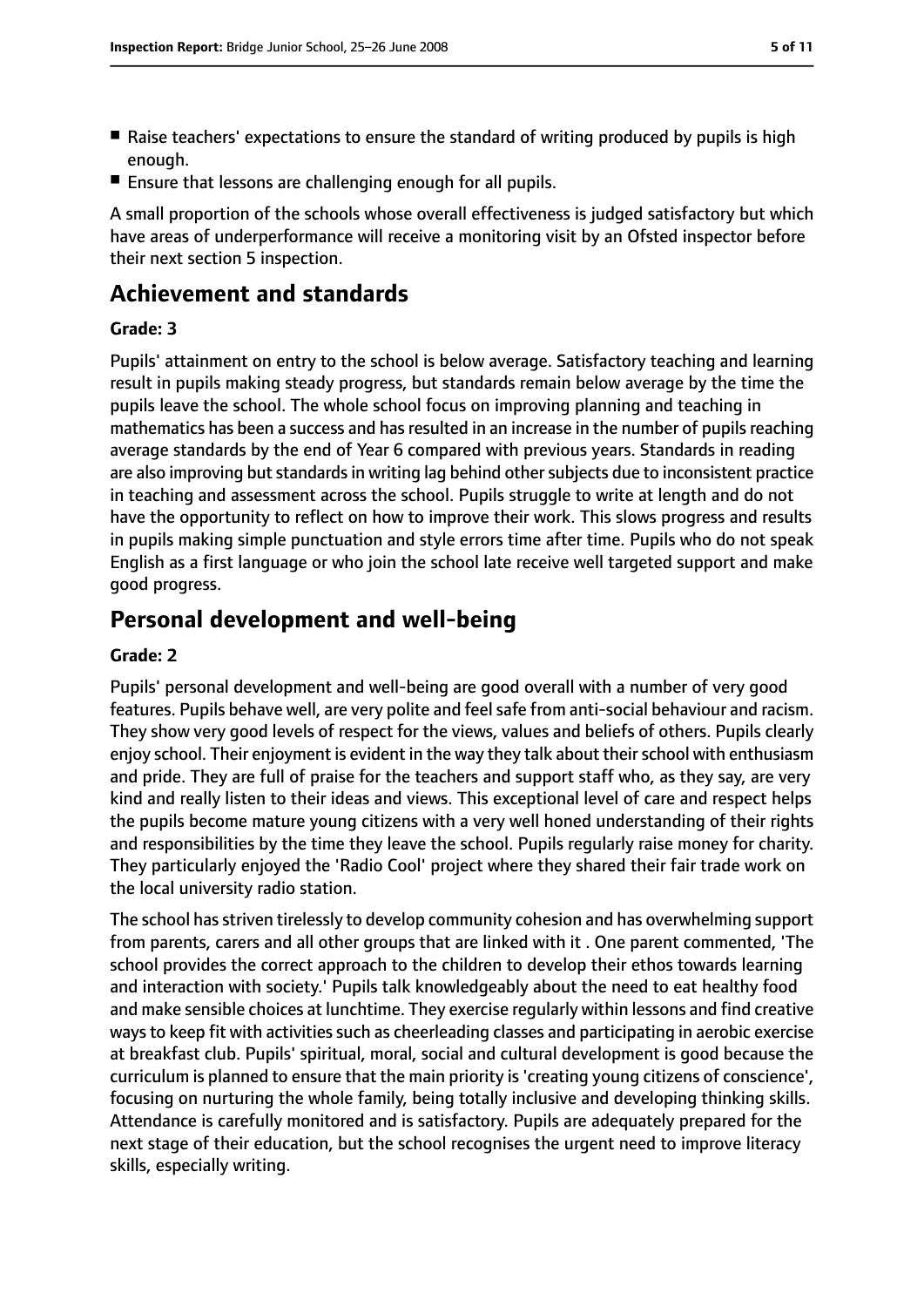# **Quality of provision**

## **Teaching and learning**

#### **Grade: 3**

Overall, the quality of teaching and learning is satisfactory. It is stronger in mathematics and reading than in writing. However, there are examples of good teaching in all year groups. Clear questioning by teachers, effective demonstrations and pupils' good behaviour make a strong contribution to learning in lessons. Good use is made of the interactive whiteboards to motivate and model learning, and there are well planned opportunities for pupils to work with others. The daily 'TIO' (thinking it over time) is helping pupils to develop independence skills, but these skills are not consistently transferred to other lessons. This can result in a few lessons where pupils have to listen and be passive for too long. Work is marked regularly, but only a small minority of the oldest pupils consistently act on the comments made to improve their work. Too often, pupils are not clear about the steps they need to take to produce a good piece of written work or do not have enough time to reach an appropriate standard before moving on to new activities. Presentation of work is sometimes poor and, in some lessons, work does not meet the differing needs of pupils well enough.

#### **Curriculum and other activities**

#### **Grade: 2**

Creative use of visits, visitors and a range of extended learning opportunities enrich the curriculum, which responds well to local need. Termly visits to places of educational interest are undertaken in partnership with parents and carers. The very high numbers of parents accompanying pupils on school visits reflect the impressive levels of parental engagement and support. The curriculum is planned to ensure that pupils develop a sense of interdependency, enterprise and environmental awareness. However, the curriculum is not planned well enough to ensure that writing develops across subject areas, builds on earlier learning in literacy lessons or gives enough time for pupils to complete longer pieces of written work.

### **Care, guidance and support**

#### **Grade: 3**

Pastoral care is very good and provides pupils with an environment in which they feel well supported. Arrangements for child protection are rigorous and appropriate risk assessments are in place to keep pupils safe. Vulnerable pupils make steady progress in this inclusive school. The 'LAND' (Language and Nurture Development) project gives the youngest pupils an appropriate induction to school life. However, timetables are not always monitored well enough to ensure that these pupils also access good teaching of the basic skills within the normal class situation. Planning and provision for pupils with learning difficulties and/or disabilities, for those who join the school late and for pupils who are at the very earliest stages of speaking English are good, and this enables them to make good progress.

Academic guidance is not rigorous enough. The school does not have adequate systems for recording pupils' progress from year to year. Assessments are not used well enough to ensure good progress or plan action to address underachievement. Pupils have targets but the consistency with which they are used varies. They are often not precise enough and pupils are unclear about their next steps in learning. Pupils are not involved closely enough in the process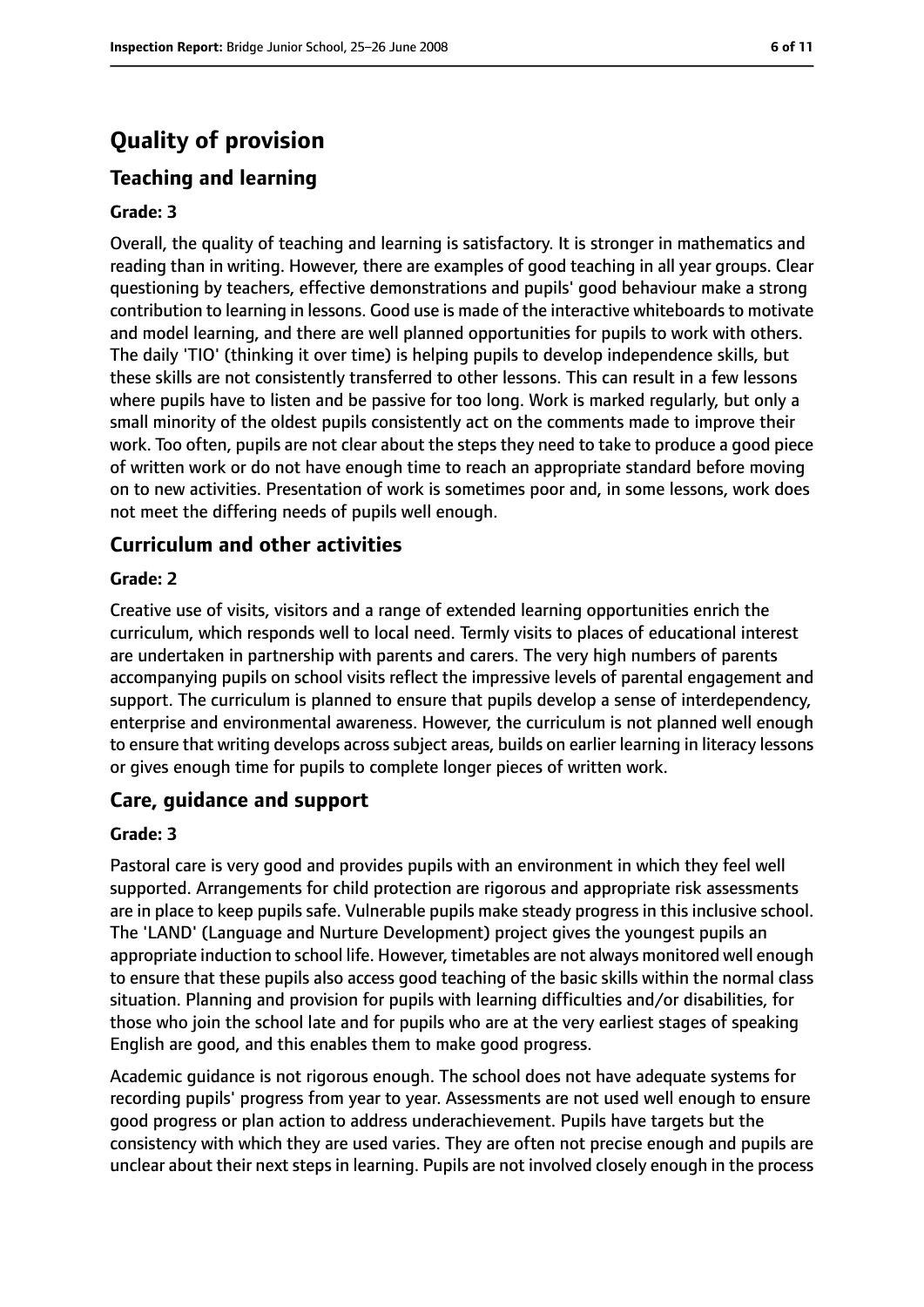of setting their own targets and do not have enough opportunity to check on their own progress or to act on marking.

# **Leadership and management**

#### **Grade: 3**

The calm and dedicated leadership of the headteacher and the senior leadership team has been an important factor in establishing the high levels of support and trust within the community. The headteacher's enthusiasm and commitment to the school, well supported by the governing body, have resulted in the development of a highly inclusive team. Together they have established a clear vision for putting pupils' well-being at the heart of all that happens and for developing a curriculum that suits the pupils' needs. The school is well managed and staff are carefully deployed to make good use of the resources available. The need to improve assessment mechanisms has been recognised by senior leaders. However, school leaders and governors do not have an accurate view of the school's effectiveness because assessment and monitoring procedures have not been robust or frequent enough. The role of the senior leadership team and subject leaders in checking on the effectiveness of teaching and pupils' progress is not developed well enough. This in turn has limited the extent to which governors can hold the school to account and play a full part in the process of school improvement.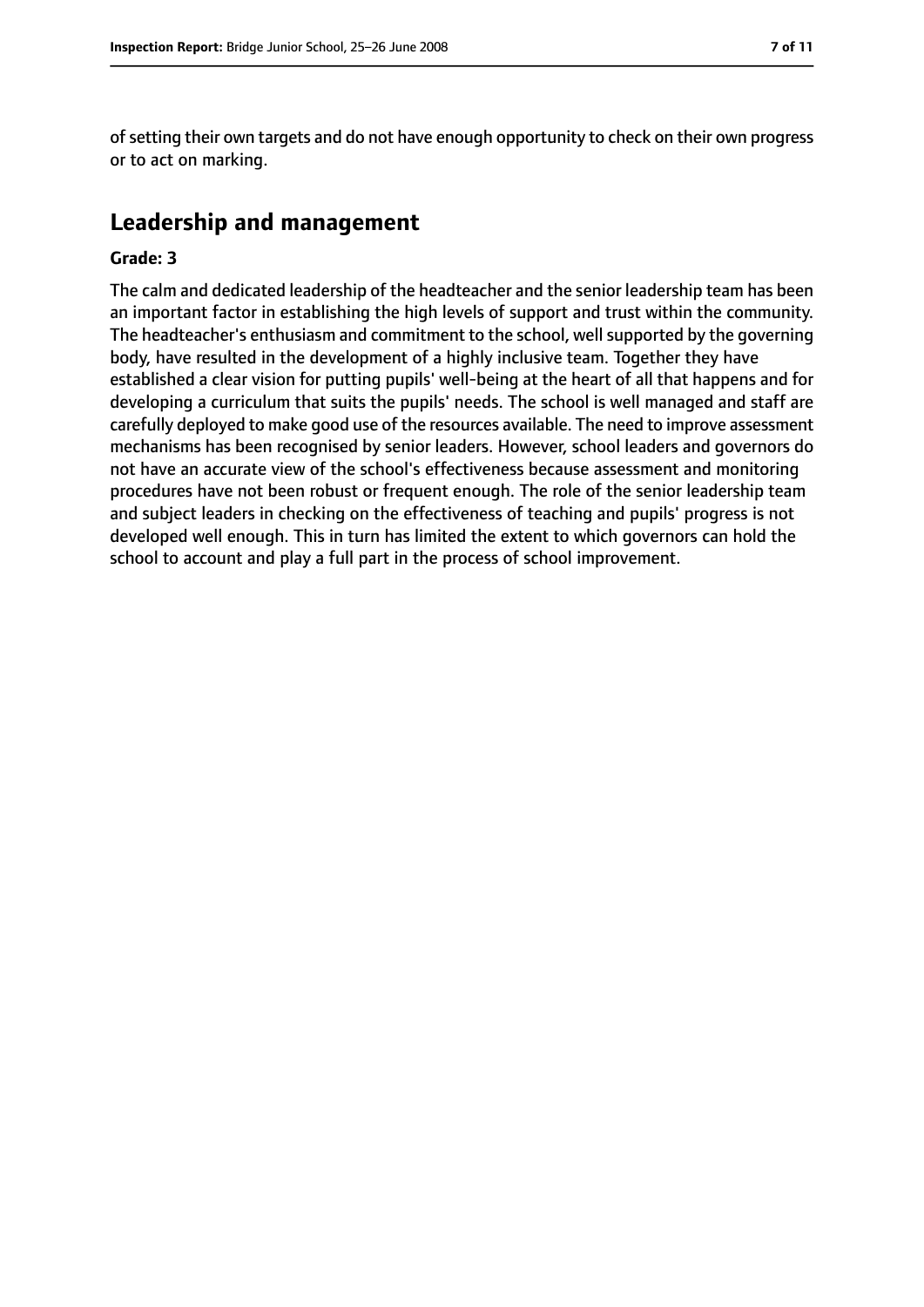**Any complaints about the inspection or the report should be made following the procedures set out in the guidance 'Complaints about school inspection', which is available from Ofsted's website: www.ofsted.gov.uk.**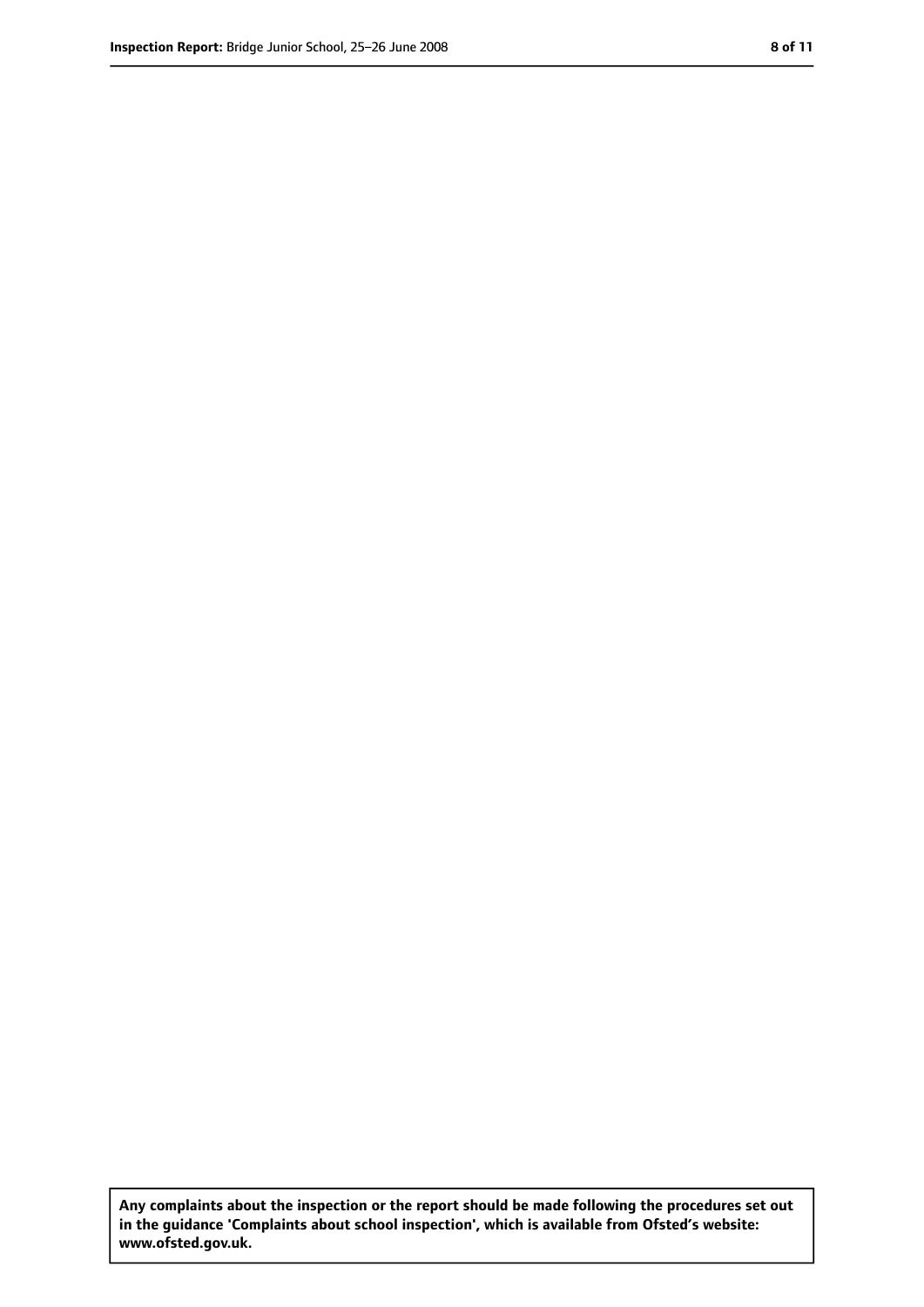#### **Annex A**

# **Inspection judgements**

| $^{\backprime}$ Key to judgements: grade 1 is outstanding, grade 2 good, grade 3 satisfactory, and | <b>School</b>  |
|----------------------------------------------------------------------------------------------------|----------------|
| arade 4 inadequate                                                                                 | <b>Overall</b> |

## **Overall effectiveness**

| How effective, efficient and inclusive is the provision of education, integrated<br>care and any extended services in meeting the needs of learners? |     |
|------------------------------------------------------------------------------------------------------------------------------------------------------|-----|
| Effective steps have been taken to promote improvement since the last<br>inspection                                                                  | Yes |
| How well does the school work in partnership with others to promote learners'<br>well-being?                                                         |     |
| The capacity to make any necessary improvements                                                                                                      |     |

## **Achievement and standards**

| How well do learners achieve?                                                                               |  |
|-------------------------------------------------------------------------------------------------------------|--|
| The standards <sup>1</sup> reached by learners                                                              |  |
| How well learners make progress, taking account of any significant variations between<br>groups of learners |  |
| How well learners with learning difficulties and disabilities make progress                                 |  |

# **Personal development and well-being**

| How good is the overall personal development and well-being of the<br>learners?                                  |  |
|------------------------------------------------------------------------------------------------------------------|--|
| The extent of learners' spiritual, moral, social and cultural development                                        |  |
| The extent to which learners adopt healthy lifestyles                                                            |  |
| The extent to which learners adopt safe practices                                                                |  |
| How well learners enjoy their education                                                                          |  |
| The attendance of learners                                                                                       |  |
| The behaviour of learners                                                                                        |  |
| The extent to which learners make a positive contribution to the community                                       |  |
| How well learners develop workplace and other skills that will contribute to<br>their future economic well-being |  |

## **The quality of provision**

| $\mid$ How effective are teaching and learning in meeting the full range of the $\mid$<br>learners' needs? |  |
|------------------------------------------------------------------------------------------------------------|--|
| How well do the curriculum and other activities meet the range of needs  <br>and interests of learners?    |  |
| How well are learners cared for, guided and supported?                                                     |  |

 $^1$  Grade 1 - Exceptionally and consistently high; Grade 2 - Generally above average with none significantly below average; Grade 3 - Broadly average to below average; Grade 4 - Exceptionally low.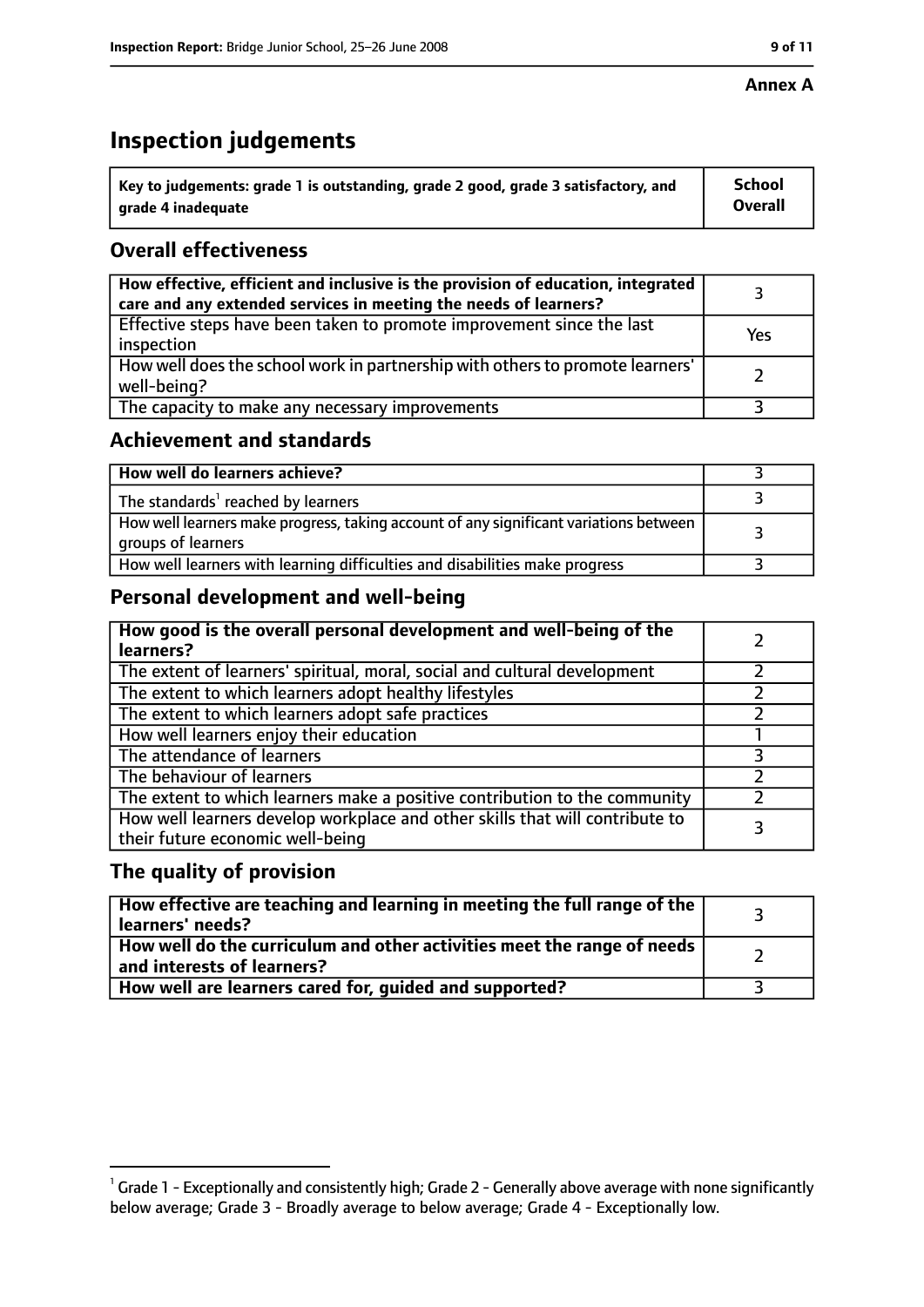# **Annex A**

# **Leadership and management**

| How effective are leadership and management in raising achievement<br>and supporting all learners?                                              |     |
|-------------------------------------------------------------------------------------------------------------------------------------------------|-----|
| How effectively leaders and managers at all levels set clear direction leading<br>to improvement and promote high quality of care and education |     |
| How effectively leaders and managers use challenging targets to raise standards                                                                 | 3   |
| The effectiveness of the school's self-evaluation                                                                                               | 3   |
| How well equality of opportunity is promoted and discrimination tackled so<br>that all learners achieve as well as they can                     | 3   |
| How effectively and efficiently resources, including staff, are deployed to<br>achieve value for money                                          | 3   |
| The extent to which governors and other supervisory boards discharge their<br>responsibilities                                                  | 3   |
| Do procedures for safequarding learners meet current government<br>requirements?                                                                | Yes |
| Does this school require special measures?                                                                                                      | No  |
| Does this school require a notice to improve?                                                                                                   | No  |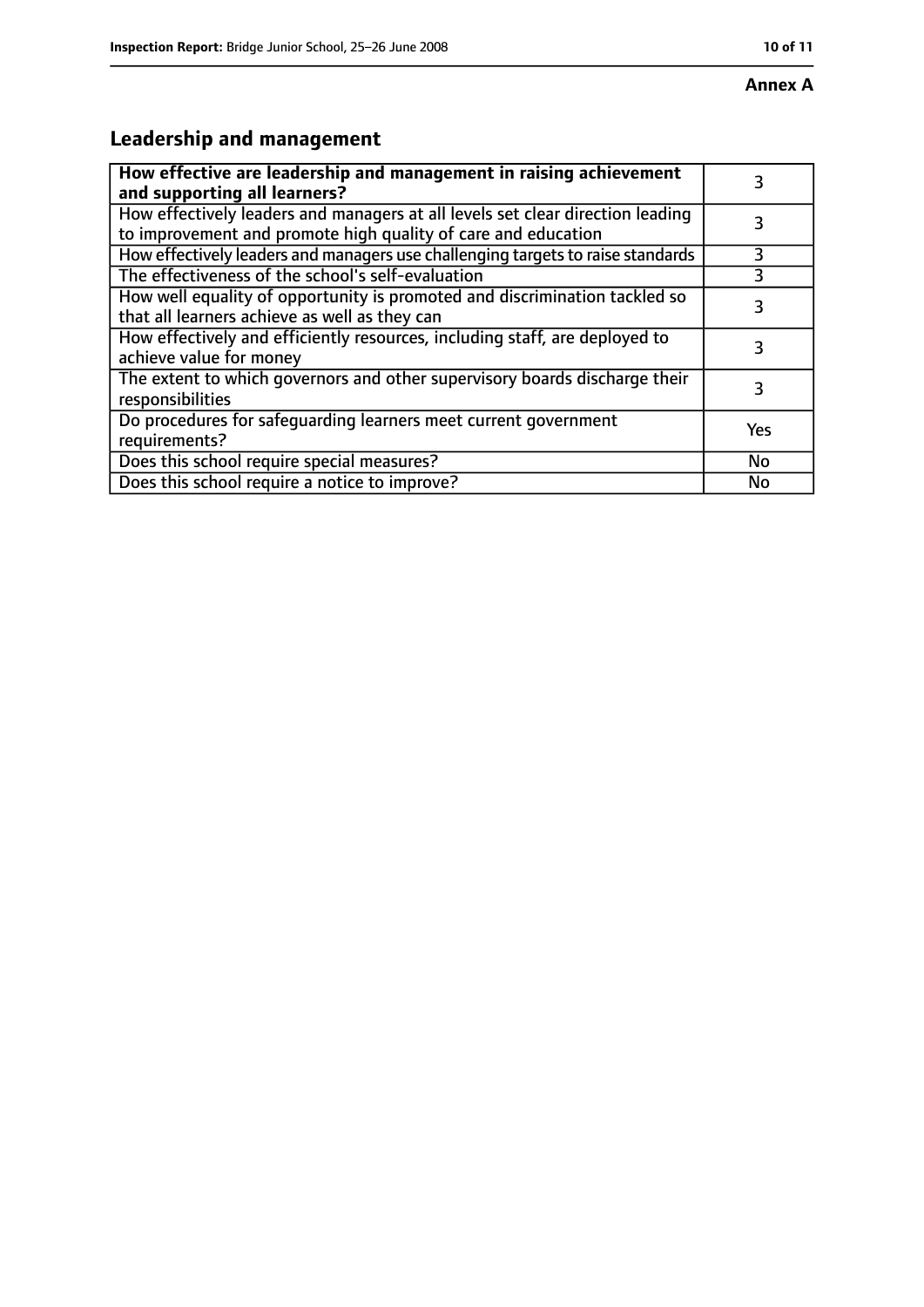#### **Annex B**

# **Text from letter to pupils explaining the findings of the inspection**

26 June 2008

Dear Pupils

Inspection of Bridge Junior School, Leicester, LE5 3HH

Thank you so much for welcoming Mr Kessell, Miss Rochester and me when we visited you recently. We really appreciated the way you greeted us and your polite and very welcoming manner. We know that you and your parents are extremely proud of your school and really enjoy being there. We think Bridge Junior is a satisfactory school with some very special strengths.

These are the main things we found out about your school.

- You make satisfactory progress in your work but there are some weaknesses in writing.
- You behave very well and really enjoy school because learning is fun.
- You have a really good idea of how to be a good citizen and know right from wrong.
- The headteacher and staff are very caring, and you and your parents and carers appreciate this.
- You are provided with interesting clubs, visits and visitors.
- Most teachers are starting to show you how to improve your work, but some of your targets and work are not hard enough.

In order to make the school better than it is we have asked the school to;

- check how well you are doing by looking at your work in books, visiting you in lessons and talking to you about your learning in lessons more often
- assess your work more carefully
- help you improve your work in writing
- make sure that your work is hard enough.

You can help your school to improve by making sure you check and improve your work and write longer, more detailed pieces of writing.

Best wishes

Yours sincerely

Sally Noble Lead inspector